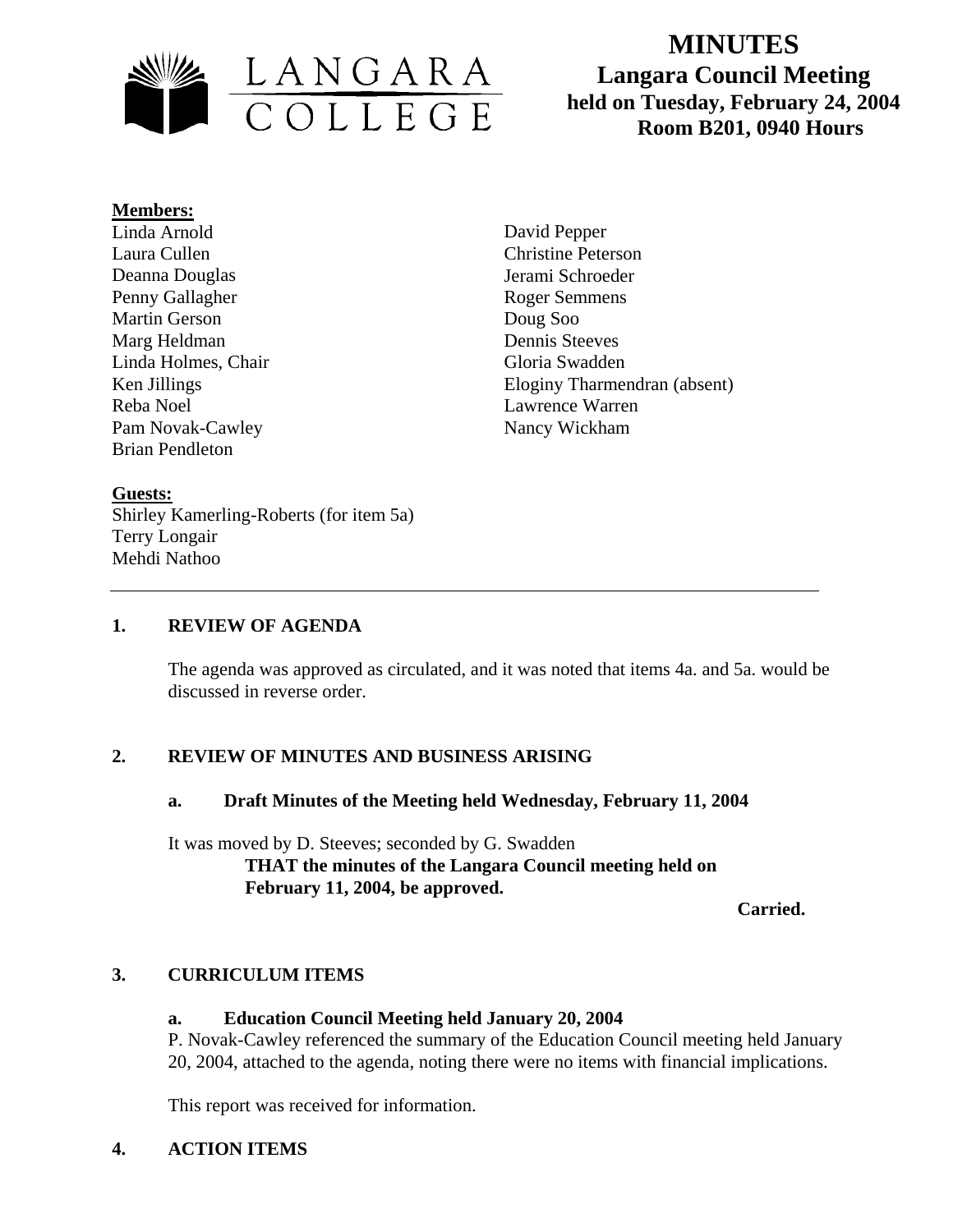#### **a. 2004/05 Budget**

With reference to a document titled "Budget Development 2004/2005" distributed at the table, D. Douglas described in detail how the current bottom line shortfall has been reduced from \$1.8 million to \$1.2 million. It was noted that part of the reduction is based on an assumption that International enrolment remain at the same level as the current year.

D. Douglas reminded Council members that the domestic and international tuition fee increase proposed to the College Board in January 2004 was 10%, effective May 1, 2004. In light of the positive feedback to date, from the Premier and the Ministry of Advanced Education regarding Post-secondary education and access, she was recommending a reduction to an 8% increase, which would result in a cost of \$74 per credit for domestic and \$373 per credit for International students. With that increase, the expected tuition fee revenue would be \$1.4 million which would offset the shortfall currently identified at \$1.2 million, and provide a small amount of funding for bursaries and enhancement requests. It was noted that even with the proposed tuition increase, the College's fees continue to be lower than the current fees charged by other Lower Mainland colleges.

With respect to enhancement requests, it was noted that the prioritized list was attached to the agenda. It was further noted that funding decisions cannot be made regarding the list until the Ministry provides the College with the 2004/05 funding letter, which is expected within the next two weeks.

In response to an inquiry about the list of enhancement requests, it was agreed that the Executive should review the list and remove any items that are deemed to be required and imperative to the functioning of a department or the College. Any changes to the list will be identified at the next Council meeting.

## **5. INFORMATION ITEMS**

## **a. Deferred Payment Plan Procedures**

 D. Douglas reminded Council members of the discussion held at the Langara Council meeting on November 4, 2003 where it was agreed that a payment plan for eligible students would be developed per the approved Registration Fee Payment and Refund policy. She referred to the document attached to the agenda, Financial Aid Department Procedures (dated February 2004) which articulated the rules for the Deferred Payment Plan, and noted it was being presented for information.

The document was reviewed and the following comments were made:

- the terminology used throughout this document and documents relevant to the Registration Fee Payment and Refund policy must be consistent in order to avoid possible confusion or mis-interpretation;
- the plan only applies to Domestic students;
- the Background (first page) should be omitted from the document;
- an information card that simply states the definition of the Deferred Payment Plan should be created and distributed to everyone who has contact with students.